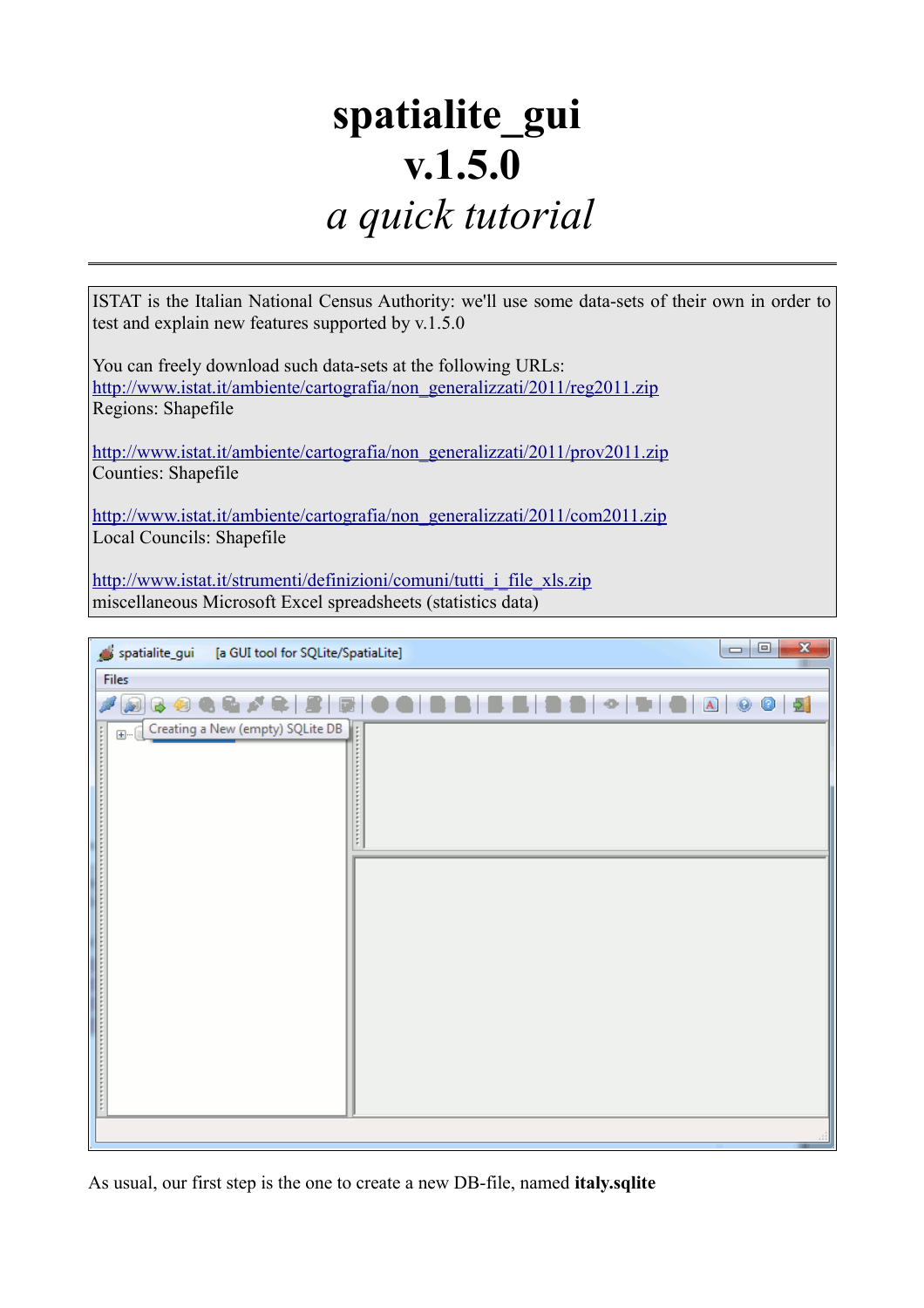**Please note:** the following tutorial closely mimics a corresponding one extensively explained in the **Cookbook**.

This time we'll mainly focus out attention on new features supported by SpatiaLite v.3.0.0 and spatialite gui v.1.5.0

Anyway the current tutorial can be used as a *first contact experience* for absolute beginners and novice users as well.

| spatialite_gui<br>[a GUI tool for SQLite/SpatiaLite]                                                                                                  | $\mathbf{x}$<br>$\Box$ e                                                                                                                                       |
|-------------------------------------------------------------------------------------------------------------------------------------------------------|----------------------------------------------------------------------------------------------------------------------------------------------------------------|
| Files                                                                                                                                                 |                                                                                                                                                                |
| 电电声学<br>Ø<br>$\overline{\mathbb{R}}$                                                                                                                  | ■ 2 2 →<br>31<br>B<br>$\begin{array}{ c c c c }\n\hline\n\textbf{B} & \textbf{0} & \textbf{A} & \textbf{0}\n\end{array}$<br>$\bullet$ 5<br>$\bullet$<br>G<br>B |
| F:\sviluppo\xls\italy.sqlite<br>8-0<br><b>User Data</b><br>扁<br>Topologies<br>Metadata<br>扁<br>由…<br>由 <b>Internal Data</b><br><b>E</b> Spatial Index | Virtual Shapefile<br>◉<br>B<br>◉<br>O                                                                                                                          |
|                                                                                                                                                       |                                                                                                                                                                |

Then we'll access an *external* Shapefile via the **VirtualShapefile** driver. This way the Shapefile still remains on the file-system, and no data at all will be loaded into the DB itself. Simply a *virtual link* is created, supporting full SQL access on the external data-source.

**Please note:** accessing an external data-source is an intrinsically slow and inefficient process: anyway this could be a really useful option on many cases.

This VirtualShapefile connection is intended to access **comuni** (i.e. Local Councils).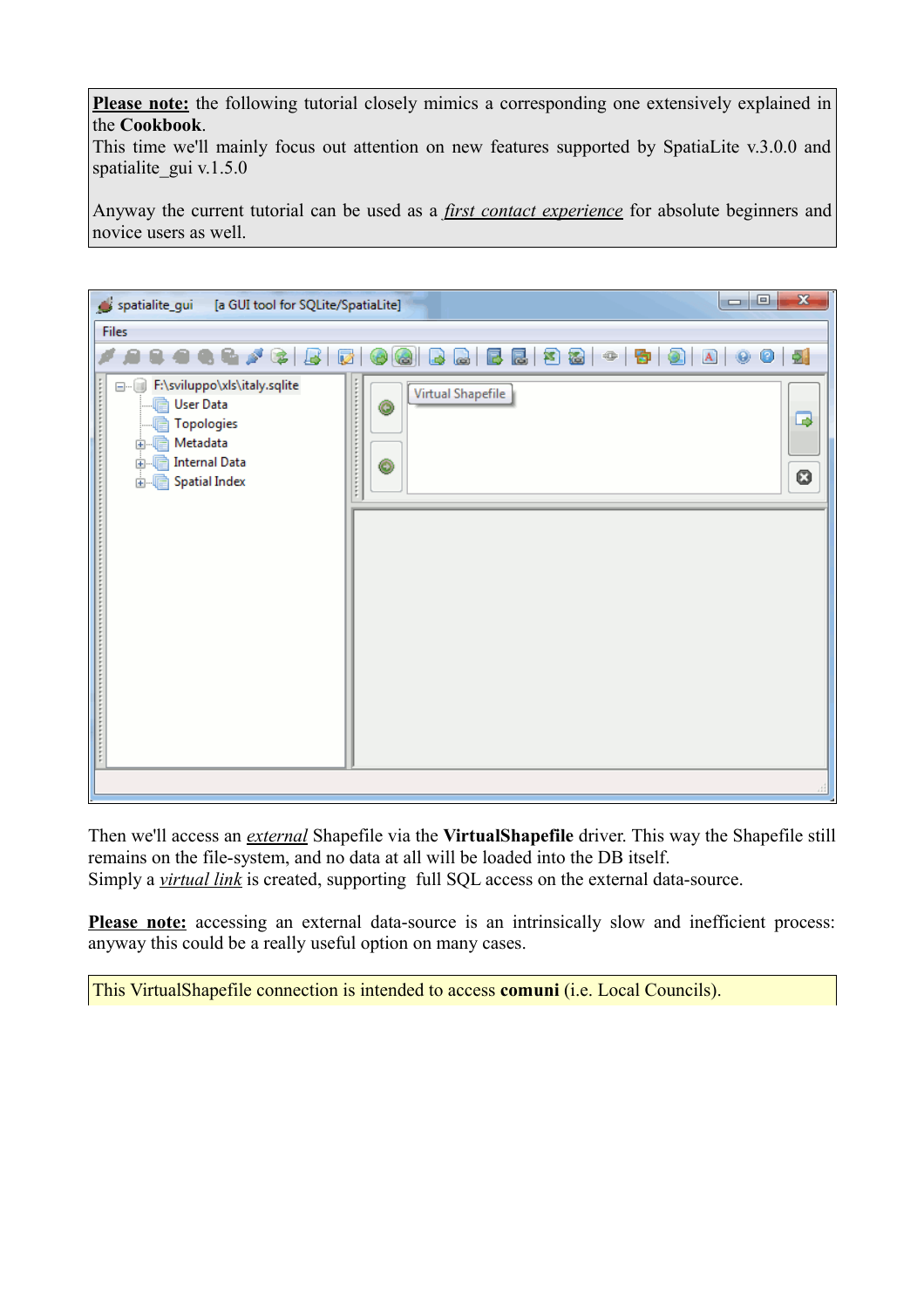

In order to establish a proper VirtualShapefile connection, you must simply specify the following arguments:

- the name of the corresponding SQL table
- the SRID [System Reference ID]: for ISTAT 23032 (i.e. ED50 / UTM zone 32N) is the right value to be used.
- the charset encoding: in this case CP1252, i.e. Windows Latin 1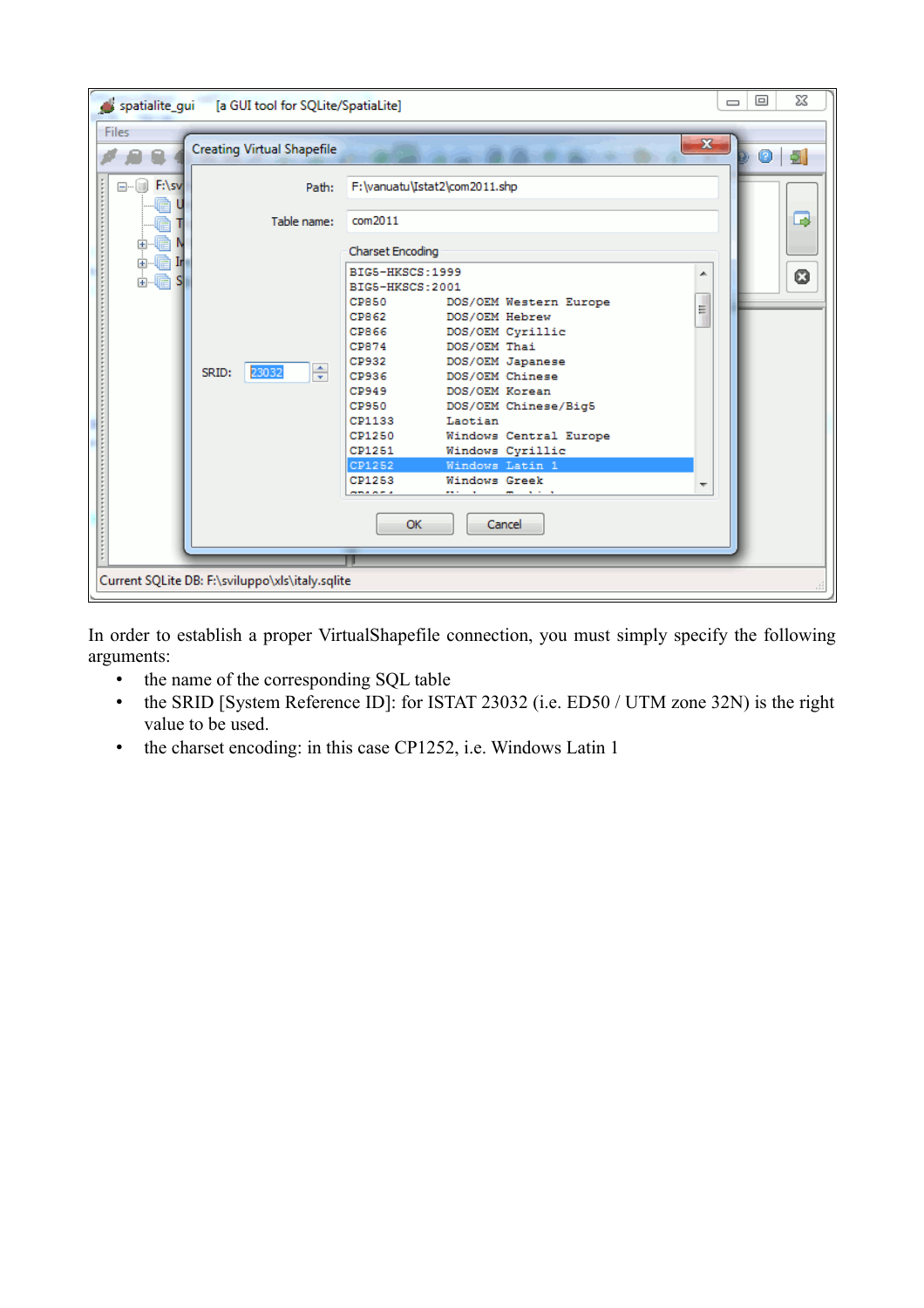| spatialite_gui<br>[a GUI tool for SQLite/SpatiaLite]                                                                                                                | $\mathbf{x}$<br>$\vert \mathbf{0} \vert$                |
|---------------------------------------------------------------------------------------------------------------------------------------------------------------------|---------------------------------------------------------|
| Files                                                                                                                                                               |                                                         |
| <b>966/2</b><br>$\mathbb{R}$                                                                                                                                        | 88-690A00<br>囻<br>$\sqrt{2}$<br>Ø<br>۵<br>$\Rightarrow$ |
| F:\sviluppo\xls\italy.sqlite<br>8-0<br>白 Ber Data<br>由 com2011<br>Topologies<br>Metadata<br>è<br>$+$<br><b>Internal Data</b><br>ra<br><b>中</b> …<br>由 Spatial Index | .<br><b>Virtual DBF</b><br>◉<br>B<br>◉<br>0             |
|                                                                                                                                                                     |                                                         |

Now we'll access two *external* DBF files via the **VirtualDBF** driver. Exactly as for Shapefiles, this way the DBF still remains on the file-system, and no data at all will be loaded into the DB itself.

The first VirtualDBF connection is intended to access **province** (i.e. Counties); the second one is intented to access **regioni** (i.e. Regions).

#### **Please note:** both **province** and **regioni** actually are Shapefiles.

But we already have Geometries represented at the lowest Local Council level, so storing Geometries at highest hierarchic levels is absolutely redundant and unneeded.

Accessing the bare DBF (data attributes) is enough for our intended purposes.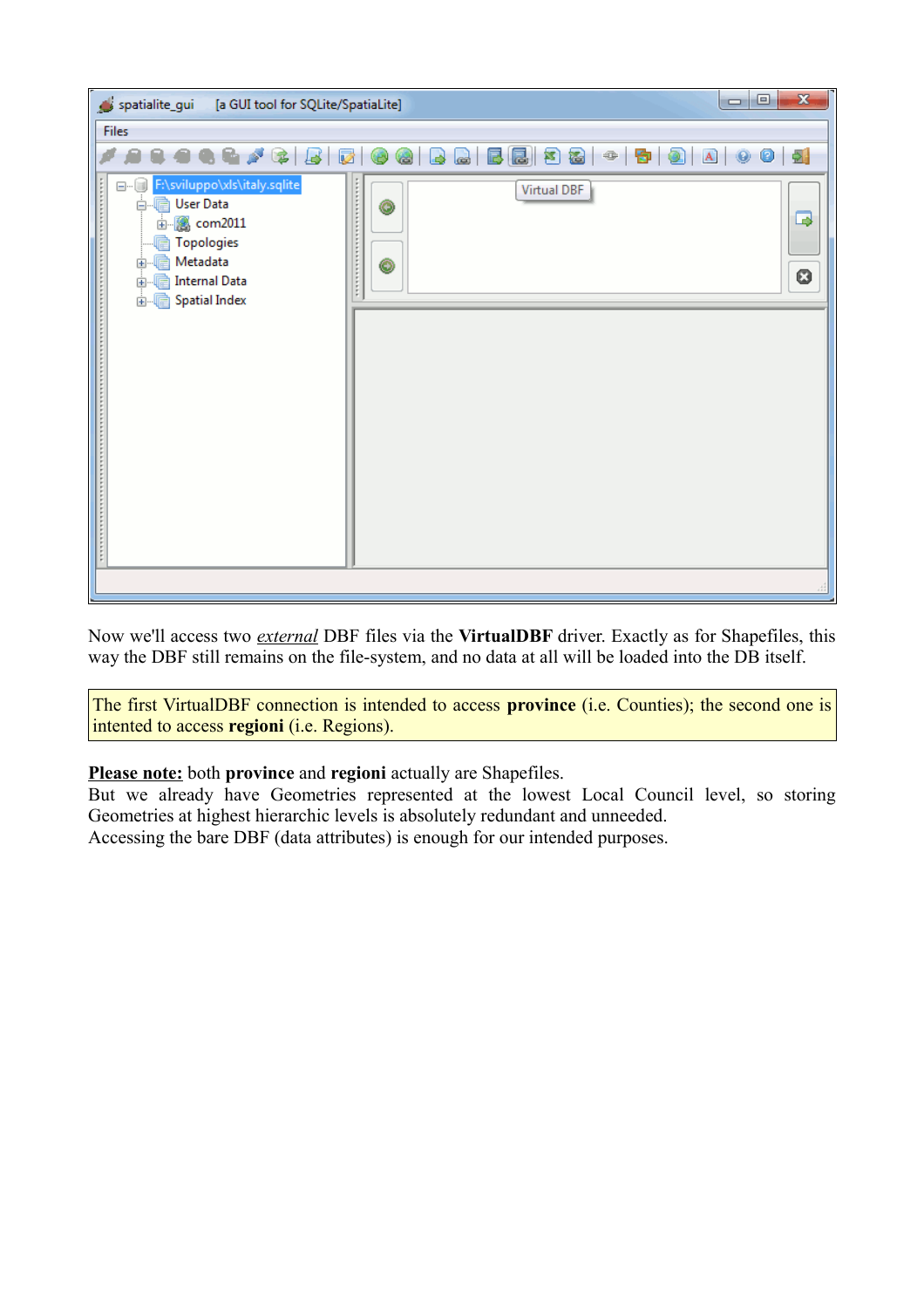| spatialite_gui                                                                                                                           | [a GUI tool for SQLite/SpatiaLite]                                                                                                                                                                                                                                                                                                                                                                                                                                                                                                                                                                                         | $\Sigma$<br>回<br>$\qquad \qquad \Box$ |
|------------------------------------------------------------------------------------------------------------------------------------------|----------------------------------------------------------------------------------------------------------------------------------------------------------------------------------------------------------------------------------------------------------------------------------------------------------------------------------------------------------------------------------------------------------------------------------------------------------------------------------------------------------------------------------------------------------------------------------------------------------------------------|---------------------------------------|
| Files<br>□ F:\sviluppo<br>白 · hall User Da<br>由 图 com<br><b>Topolo</b><br><b>letada</b><br>中<br>由 <b>light</b> Internal<br>由 图 Spatial I | $\mathbf{x}$<br><b>Creating Virtual DBF</b><br>F:\vanuatu\Istat2\prov2011.dbf<br>Path:<br>prov2011<br>Table name:<br>Charset Encoding<br>BIG5-HKSCS: 1999<br>▲<br>BIG5-HKSCS:2001<br><b>CP850</b><br>DOS/OEM Western Europe<br>Ξ<br>CP862<br>DOS/OEM Hebrew<br>CP866<br>DOS/OEM Cyrillic<br>CP874<br>DOS/OEM Thai<br>CP932<br>DOS/OEM Japanese<br>CP936<br>DOS/OEM Chinese<br>CP949<br>DOS/OEM Korean<br><b>CP950</b><br>DOS/OEM Chinese/Big5<br>CP1133<br>Laotian<br>CP1250<br>Windows Central Europe<br>CP1251<br>Windows Cyrillic<br>CP1252<br>Windows Latin 1<br>CP1253<br>Windows Greek<br>. <i>.</i><br>OK<br>Cancel | 0<br>B<br>0                           |
|                                                                                                                                          |                                                                                                                                                                                                                                                                                                                                                                                                                                                                                                                                                                                                                            |                                       |

In order to establish a proper VirtualDBF connection, you must simply specify the following arguments:

- the name of the corresponding SQL table
- the charset encoding: in this case CP1252, i.e. Windows Latin 1

Please, repeat again this step, so to connect **regioni** as well via VirtualDBF.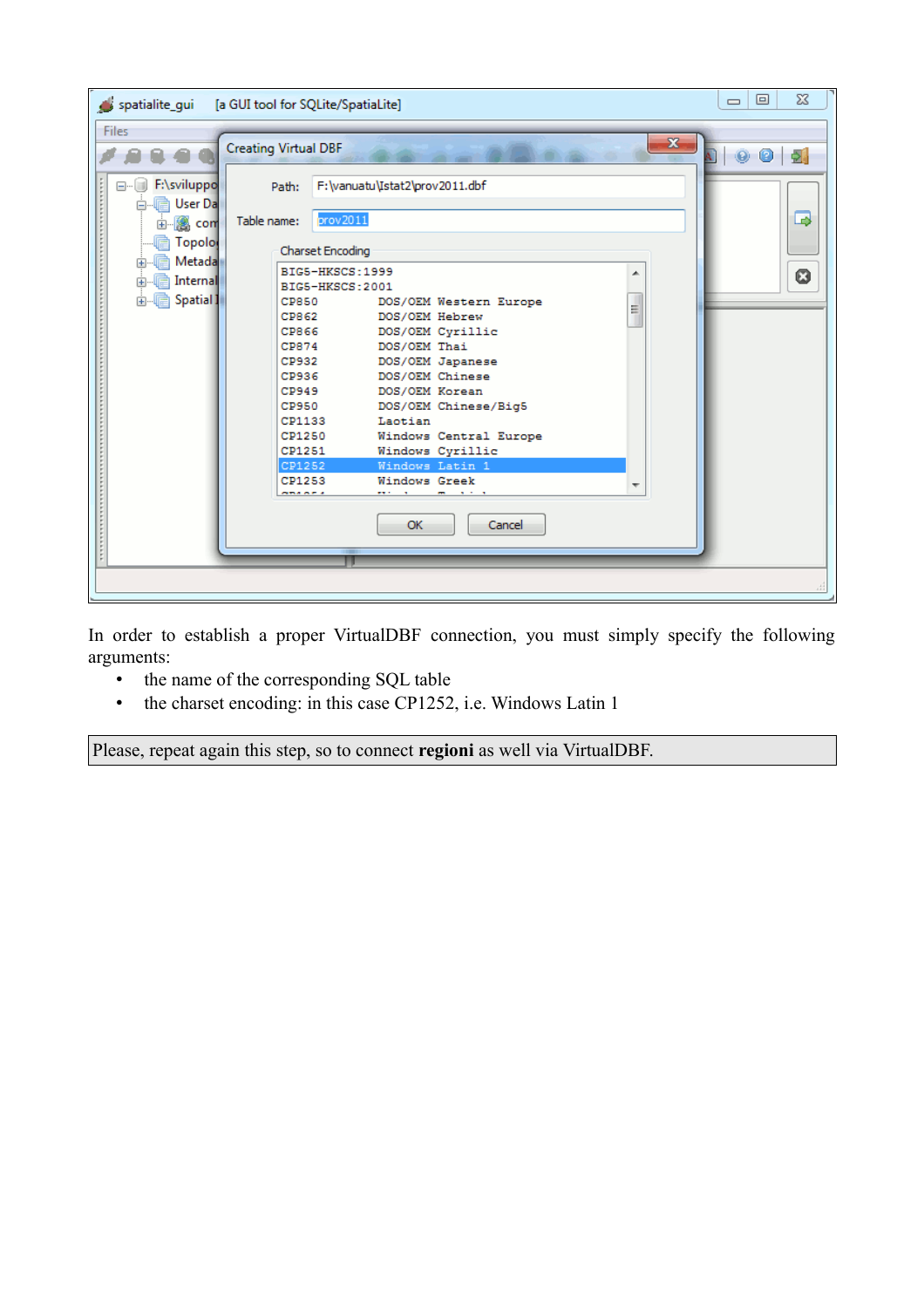| $\mathbf{x}$<br>$\Box$<br><b>D</b><br>spatialite_gui<br>[a GUI tool for SQLite/SpatiaLite]                                                                                                                                                                     |
|----------------------------------------------------------------------------------------------------------------------------------------------------------------------------------------------------------------------------------------------------------------|
| Files                                                                                                                                                                                                                                                          |
| 5 8 3 - 5 3 A 0 1<br>电动产学<br>Ø<br>囻<br>G<br>LS.<br>$\Rightarrow$<br>$\bullet$<br>G                                                                                                                                                                             |
| F:\sviluppo\xls\italy.sqlite<br>$\frac{1}{2}$<br>.<br>la User Data<br>Ėŀ<br>◉<br>B<br>由 <b>@</b> com2011<br>Bprov2011<br>.<br>田<br><b>B</b> reg2011<br>F-<br>◉<br>O<br><b>Topologies</b><br>由 图 Metadata<br><b>Internal Data</b><br>扁<br>由.<br>由 Spatial Index |
| Current SQLite DB: F:\sviluppo\xls\italy.sqlite                                                                                                                                                                                                                |

New/Changed: as you can easily notice, now the Tables tree-view is clearly shown by distinct categories. SQLite doesn't support the SCHEMA level, but this visual representation come very close (just for visual/GUI purposes).

Any Table containing *ordinary data* is now placed under the **User Data** tree-node.

Any other tree-node contains *special or system tables*, i.e. tables not at all intended to be directly accessed by lay users.

The default behavior is the one to show the **User Data** node in its expanded, state, whilst any other *special/system* node is shown in the collapsed state.

| spatialite_qui<br>[a GUI tool for SQLite/SpatiaLite]                                                                                                         |   |                         |                       |                           |                                                         |                                                                                  |                             |                       | $= 0$       | $-22$  |
|--------------------------------------------------------------------------------------------------------------------------------------------------------------|---|-------------------------|-----------------------|---------------------------|---------------------------------------------------------|----------------------------------------------------------------------------------|-----------------------------|-----------------------|-------------|--------|
| <b>Files</b>                                                                                                                                                 |   |                         |                       |                           |                                                         |                                                                                  |                             |                       |             |        |
|                                                                                                                                                              |   |                         |                       | 弩<br>福<br>圜               | Ð<br>$\bullet$<br> A <br>$\oplus$                       | 901                                                                              |                             |                       |             |        |
| F:\vanuatu\Istat2\italy.sqlite<br>白 · hall User Data<br>由 <b>&amp;</b> com2011<br>由 <b>prov2011</b><br>由 图 reg2011<br><b>Topologies</b><br><b>A</b> Metadata |   | ◉<br>◉                  | <b>ORDER BY ROWID</b> | FROM "spatialite history" | $\mathbf{m}$                                            | SELECT ROWID, "event id", "table name", "geometry column", "event", "timestamp", |                             |                       |             | 国<br>O |
| in geometry_columns                                                                                                                                          |   |                         | went id               | table name                | geometry_column                                         | event                                                                            | timestamp                   | ver sqlite ver splite |             |        |
| 由 geometry_columns_auth                                                                                                                                      |   | $\mathbf{1}$            |                       | 1 spatial_ref_sys         | <b>NULL</b>                                             | table succesfully created                                                        | 2011-08-16 18:14:15         | 3,7,7,1               | 3.0.0-alpha |        |
| in spatial_ref_sys                                                                                                                                           |   | $\overline{\mathbf{z}}$ |                       | 2 geometry_columns        | <b>NULL</b>                                             | table succesfully created                                                        | 2011-08-16 18:14:15         | 3,7,7,1               | 3.0.0-alpha |        |
| 由 spatialite_history<br>由 Wiews_geometry_columns                                                                                                             |   | 3                       |                       | 3 spatial ref sys         | <b>NULL</b>                                             | table succesfully populated                                                      | 2011-08-16 18:14:17 3.7.7.1 |                       | 3.0.0-alpha |        |
| in Fig. 1 virts_geometry_columns                                                                                                                             |   | <b>Insert row</b>       |                       |                           |                                                         |                                                                                  |                             |                       |             |        |
| <b>A. The Internal Data</b><br><b>E</b> Spatial Index                                                                                                        | M |                         | 8                     |                           | current block: 1 / 3 [3 rows] [fetched in 00:00:00.016] | m.                                                                               |                             |                       |             |        |
| Current SQLite DB: F:\vanuatu\Istat2\italy.sqlite                                                                                                            |   |                         |                       |                           |                                                         |                                                                                  |                             |                       |             |        |

You can obviously explicitly expand the appropriate special node, then querying any hidden table, exactly as before: all them are simply displaced into a most convenient location.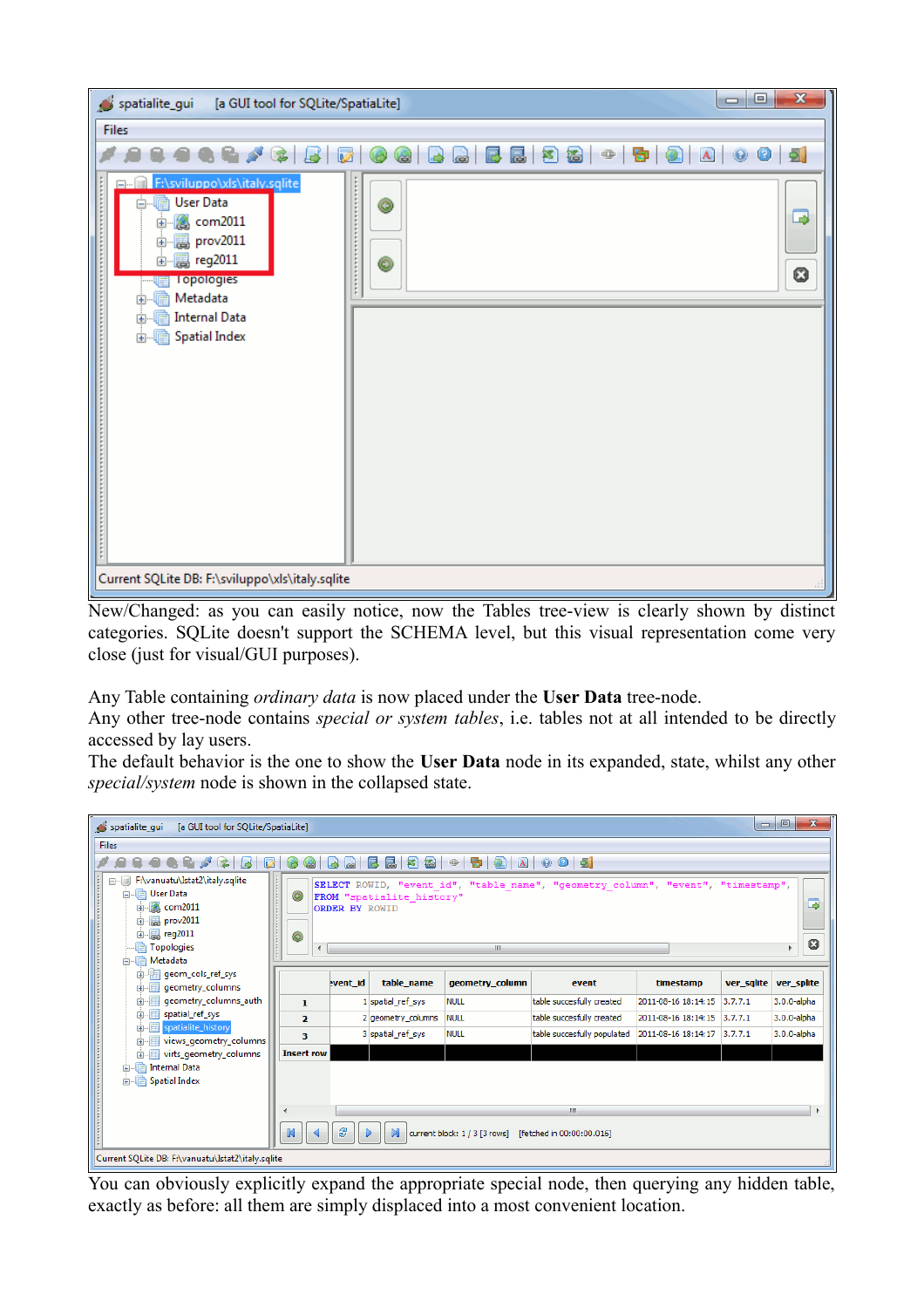#### **Please note:** a further meta-data table is now supported: *spatialite\_history*

Its intended scope is the one to register the most relevant events affecting the DB-file (think of something like an *internal logfile*).

| spatialite qui [a GUI tool for SQLite/SpatiaLite]                                                                                                            |                |                                                                              |                                                                                                    |                                                              | $\mathbf{x}$<br>$- 0$ |  |  |  |
|--------------------------------------------------------------------------------------------------------------------------------------------------------------|----------------|------------------------------------------------------------------------------|----------------------------------------------------------------------------------------------------|--------------------------------------------------------------|-----------------------|--|--|--|
| <b>Files</b>                                                                                                                                                 |                |                                                                              |                                                                                                    |                                                              |                       |  |  |  |
| 8 8 4 4 6 <i>7</i> 6 6 6 6 6 6 6 6 6 6 6 <sup>4</sup> 7 6 7 6 7                                                                                              |                |                                                                              |                                                                                                    |                                                              |                       |  |  |  |
| □ F:\vanuatu\Istat2\italy.sqlite<br>$\blacktriangle$<br>白 <b>luser Data</b><br>白 & com2011<br>o PKUID<br><b>Geometry</b><br><b>COD REG</b><br><b>COD PRO</b> |                | ◉<br>r.nome reg AS Region<br>FROM com2011 AS c<br>⊙<br>ORDER BY LocalCouncil | JOIN prov2011 AS $p$ ON (c.cod $pro = p.cod pro$ )<br>JOIN reg2011 AS r ON (c.cod reg = r.cod reg) | SELECT c.nome com AS LocalCouncil, p.nome pro AS County,     | $\Box$<br>0           |  |  |  |
| <b>O</b> PRO_COM<br><b>ODDINAL COM</b><br>티                                                                                                                  |                | <b>LocalCouncil</b>                                                          | <b>County</b>                                                                                      | <b>Region</b>                                                | ▴                     |  |  |  |
| <b>O</b> NOME TED                                                                                                                                            | $\mathbf{1}$   | Abano Terme                                                                  | PADOVA                                                                                             | <b>VENETO</b>                                                |                       |  |  |  |
| <b>DESHAPE Leng</b><br><b>DE SHAPE Area</b>                                                                                                                  |                | 2 Abbadia Cerreto<br>3 Abbadia Lariana                                       | LODI<br>LECCO                                                                                      | <b>LOMBARDIA</b><br><b>LOMBARDIA</b>                         |                       |  |  |  |
| 白 图 prov2011                                                                                                                                                 |                | Abbadia San Salvatore                                                        | <b>SIENA</b>                                                                                       | <b>TOSCANA</b>                                               |                       |  |  |  |
| <sub>…</sub> @ PKUID                                                                                                                                         | 5.             | Abbasanta                                                                    | ORISTANO                                                                                           | <b>SARDEGNA</b>                                              |                       |  |  |  |
| <b>COD REG</b>                                                                                                                                               |                | Abbateggio                                                                   | PESCARA                                                                                            | <b>ABRUZZO</b>                                               |                       |  |  |  |
| <b>COD PRO</b>                                                                                                                                               | $\overline{ }$ | Abbiategrasso                                                                | <b>MILANO</b>                                                                                      | LOMBARDIA                                                    |                       |  |  |  |
| <b>BED NOME PRO</b><br>O SHAPE Leng                                                                                                                          | 8              | Abetone                                                                      | <b>PISTOIA</b>                                                                                     | <b>TOSCANA</b>                                               |                       |  |  |  |
| <b>SHAPE Area</b>                                                                                                                                            | ۰              | Abriola                                                                      | <b>POTENZA</b>                                                                                     | <b>BASILICATA</b>                                            |                       |  |  |  |
| 由 图 reg2011<br><b>Contact Telephone State</b>                                                                                                                | K              | g                                                                            |                                                                                                    | current block: 1 / 500 [8094 rows] [fetched in 00:00:05.102] |                       |  |  |  |
| Current SQLite DB: F:\vanuatu\Istat2\italy.sqlite                                                                                                            |                |                                                                              |                                                                                                    |                                                              |                       |  |  |  |

SQL snippet:

```
SELECT c.nome_com AS LocalCouncil, p.nome_pro AS County,
   r.nome_reg AS Region
FROM com2011 AS c
JOIN prov2011 AS p ON (c.cod_pro = p.cod_pro)
JOIN reg2011 AS r ON (c.cod_reg = r.cod_reg)
ORDER BY LocalCouncil;
```
**New/Changed:** you can now safely JOIN Virtual Tables. As you can notice, the above JOIN is fully based on VirtualShapefile and VirtualDBF tables.

**Please note:** any JOIN operation involving one (or more) Virutal Table is intrinsically slow and inefficient. Consider this options simply as an useful tool to be used during preliminary data handling / exploration.

Never attempt to widely use such feature for any serious production task: loading your data into real DB tables is very simple, and can offer you a by far better environment effectively supporting full query optimization and fast data access.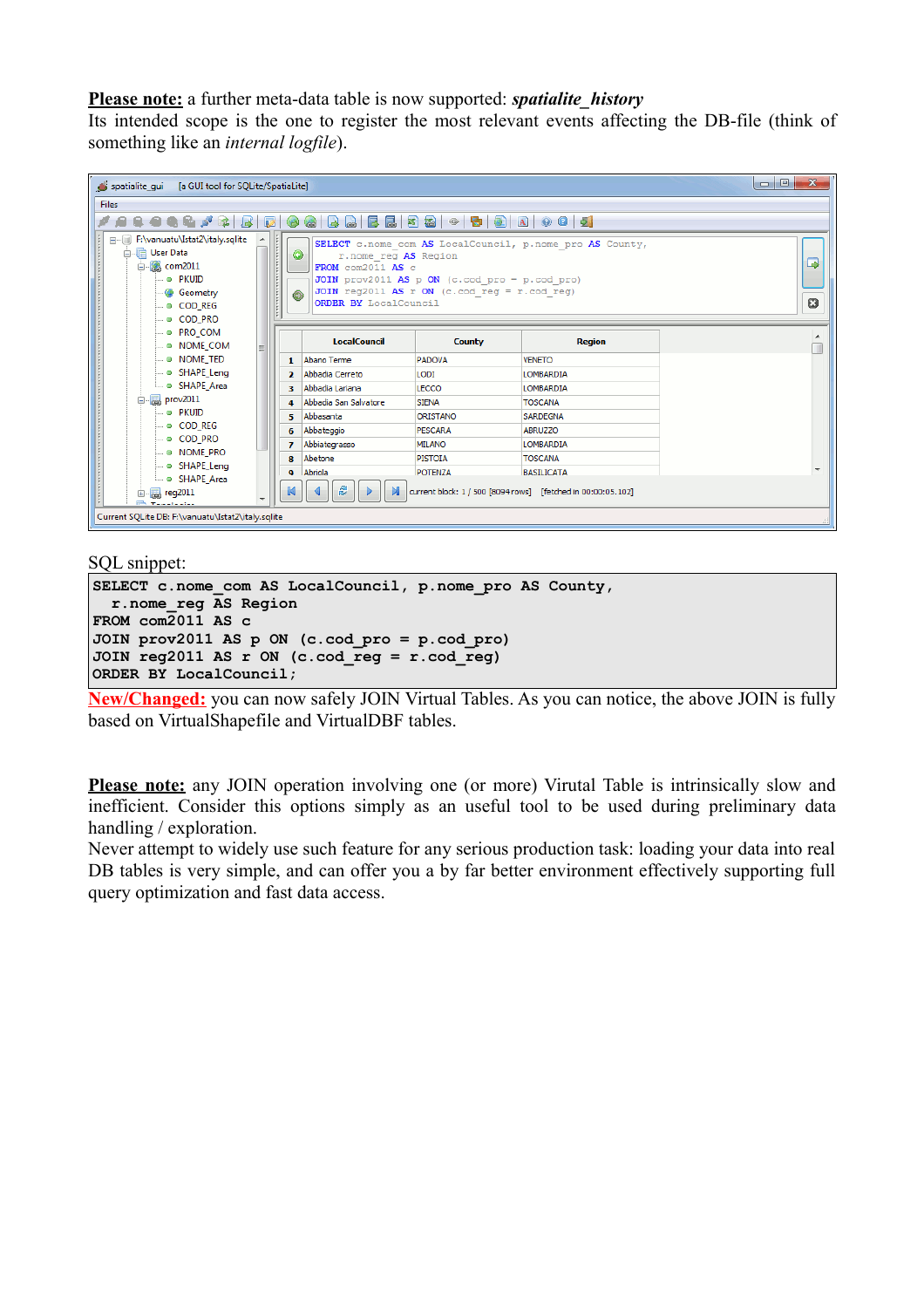

#### **New/Changed:** a further Virtual driver is now supported: **VirtualXL**

This is intended to access (*read only mode*) any Microsoft Excel spreadsheet stored in the BIFF binary format (aka **.xls**).

#### **Please note:** only **.xls** documents are supported.

The VirtualXL driver isn't able to read the newest Office Open XML based spreadsheets (**.docx** or **.docm**)

This VirtualXL connection is intended to access **elenco\_comuni\_italiani\_30\_giugno\_2011.xls** a spreadsheet shipping useful statistic data for Local Councils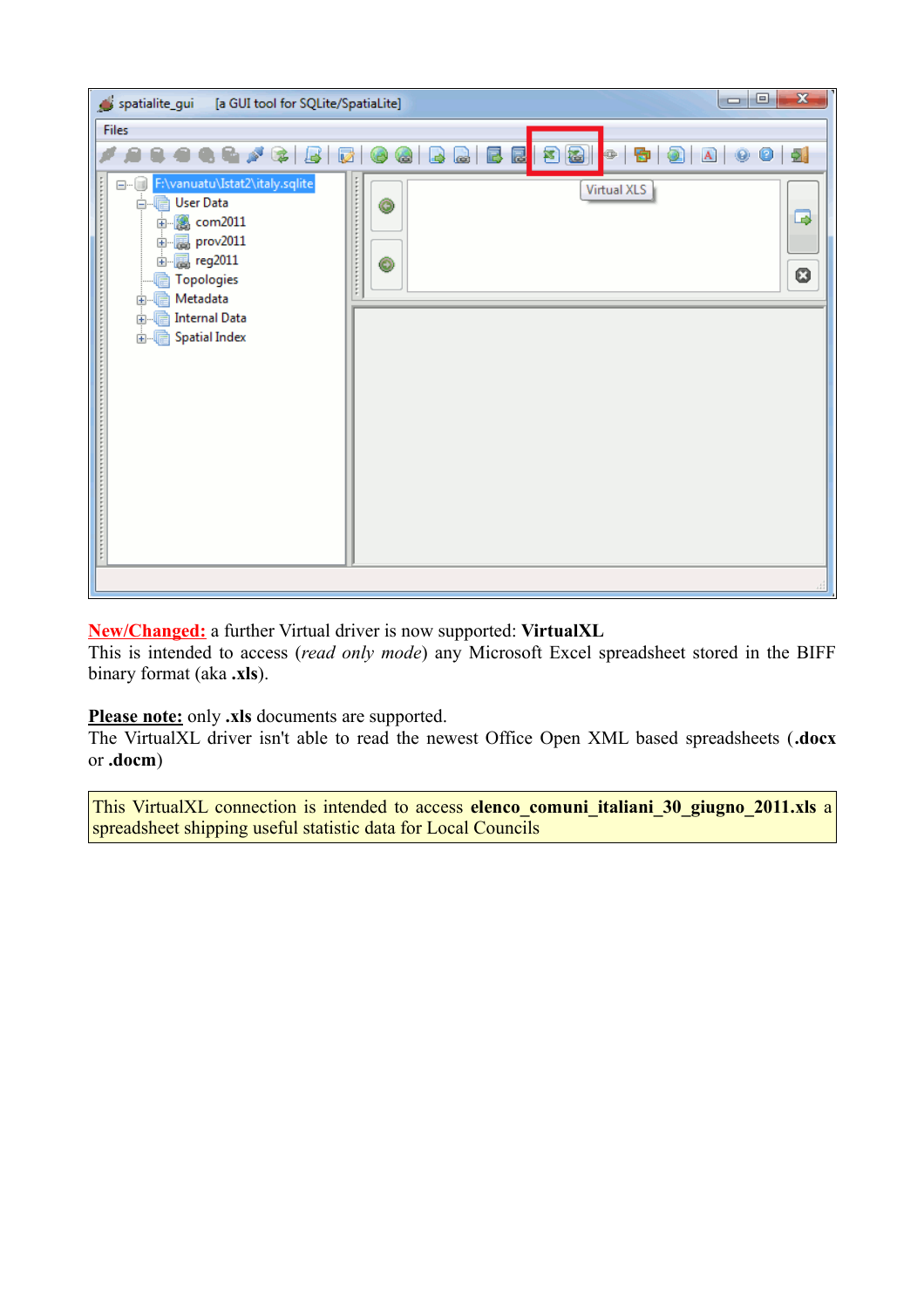| spatialite_gui [a GUI tool for SQLite/SpatiaLite]                                   |                                                                                                                                    | $\Sigma$<br>▣<br>$\Box$ |
|-------------------------------------------------------------------------------------|------------------------------------------------------------------------------------------------------------------------------------|-------------------------|
| Files                                                                               |                                                                                                                                    |                         |
| & <i>&amp;</i> & B & &                                                              | GIBBEBBBB+BBBDD005                                                                                                                 |                         |
| F:\vanuatu\Intert <sup>2\ite</sup> sheedite<br><b>Dealer Da</b> Creating Virtual XL | $\mathbf{x}$                                                                                                                       |                         |
| <b>⊞</b> com<br>Path:<br>由 图 prov                                                   | F:\vanuatu\Istat2\elenco_comuni_italiani_30_giugno_2011.xls                                                                        | B                       |
| 由 <mark>屡</mark> reg2<br>Table name:<br><b>Topolo</b>                               | elenco_comuni_italiani_30_giugno_2011                                                                                              | 0                       |
| 由 图 Metada<br>Worksheet Selection<br><b>■ Internal</b><br>由…<br>由 Spatial 1         | 0] Legenda COMUNI [26rows / 6cols]<br>1] COMUNI 30 06 2011 [8094rows / 22cols]<br>First line contains column names<br>Cancel<br>OK |                         |
|                                                                                     |                                                                                                                                    |                         |
|                                                                                     |                                                                                                                                    |                         |

In order to establish a proper VirtualXL connection, you must specify the following arguments:

- which specific Worksheet do you intend to access [*any spreadsheet is internally organized as a Workbook potentially containing more Worksheets*]
- and you can specify if the first line has a special meaning [*column descriptive names*]

| $-10$<br>spatialite_qui<br>[a GUI tool for SQLite/SpatiaLite]                                                                                 |                                    |                                                                                                                     |                  |                 |                   |                   |                  |    |  |
|-----------------------------------------------------------------------------------------------------------------------------------------------|------------------------------------|---------------------------------------------------------------------------------------------------------------------|------------------|-----------------|-------------------|-------------------|------------------|----|--|
| Files                                                                                                                                         |                                    |                                                                                                                     |                  |                 |                   |                   |                  |    |  |
| 444 F & B & G &<br>$\bullet$ 5<br>$\rightarrow$<br>$\overline{\mathbf{a}}$ .<br>B<br>智<br>谥<br>$\oplus$<br>$ {\bf A} $<br>$\overline{a}$<br>昏 |                                    |                                                                                                                     |                  |                 |                   |                   |                  |    |  |
| com2011                                                                                                                                       | SELECT c.nome com AS LocalCouncil, |                                                                                                                     |                  |                 |                   |                   |                  |    |  |
| elenco_comuni_italiani_30_giugno_2011                                                                                                         |                                    | s. "Altitudine del centro (metri)" AS Elevation,                                                                    |                  |                 |                   |                   |                  |    |  |
| <sup>®</sup> row no                                                                                                                           | $\bullet$                          | s. "Popolazione legale 2001 (21/10/2001)" AS Peoples2001,                                                           |                  |                 |                   |                   |                  |    |  |
| <b>Codice Regione</b>                                                                                                                         |                                    | s. "Popolazione residente al 31/12/2008" AS Peoples2008,                                                            |                  |                 |                   |                   |                  |    |  |
| <b>O</b> Codice Provincia                                                                                                                     |                                    | s. "Popolazione residente al 31/12/2009" AS Peoples2009,<br>s. "Popolazione residente al 31/12/2010" AS Peoples2010 |                  |                 |                   |                   |                  | ھا |  |
| <sup>o</sup> Codice Comune                                                                                                                    |                                    | FROM com2011 AS c                                                                                                   |                  |                 |                   |                   |                  |    |  |
| . Codice Istat del Comune (formato alfanume                                                                                                   |                                    | JOIN elenco comuni italiani 30 giugno 2011 As s                                                                     |                  |                 |                   |                   |                  |    |  |
| · Codice Istat del Comune (formato numerico                                                                                                   | ◉                                  | ON (s. "Codice Istat del Comune                                                                                     |                  |                 |                   |                   |                  |    |  |
| · Codice Istat del Comune a 103 province(for<br>· Codice Istat del Comune a 107 province(for                                                  |                                    | (formato numerico) $" = c.pro com$ )                                                                                |                  |                 |                   |                   |                  |    |  |
| · Denominazione (italiano/tedesco)                                                                                                            |                                    | ORDER BY c.nome com                                                                                                 |                  |                 |                   |                   |                  | 0  |  |
| Solo denominazione in italiano<br>۰                                                                                                           |                                    |                                                                                                                     |                  |                 |                   |                   |                  |    |  |
| Solo denominazione in tedesco<br>۰                                                                                                            |                                    |                                                                                                                     |                  |                 |                   |                   |                  |    |  |
| Comune capoluogo di provincia<br>۰                                                                                                            |                                    | <b>LocalCouncil</b>                                                                                                 | <b>Elevation</b> | Peoples2001     | Peoples2008       | Peoples2009       | Peoples2010      |    |  |
| · Zona altimetrica                                                                                                                            | $\mathbf{1}$                       | Abano Terme                                                                                                         | 14.000000        | 18206.000000    | 19493.000000      | 19657.000000      | 19726.000000     |    |  |
| Altitudine del centro (metri)<br>۰                                                                                                            | $\overline{2}$                     | Abbadia Cerreto                                                                                                     | 64,000000        | 276,000000      | 289,000000        | 283,000000        | 293,000000       |    |  |
| Comune litoraneo<br>۰                                                                                                                         | 3                                  | Abbadia Lariana                                                                                                     | 204.000000       | 3151.000000     | 3258,000000       | 3256.000000       | 3305.000000      |    |  |
| Comune Montano<br>۰                                                                                                                           | 4                                  | Abbadia San Salvatore                                                                                               | 822.000000       | 6832.000000     | 6775.000000       | 6777.000000       | 6722.000000      |    |  |
| Codice Sistema locale del lavoro 2001<br>۰                                                                                                    | 5                                  | Abbasanta                                                                                                           | 315.000000       | 2815.000000     | 2873.000000       | 2877.000000       | 2872.000000      |    |  |
| Denominazione Sistema locale del lavoro 20<br>۰                                                                                               | 6                                  | Abbateggio                                                                                                          | 450.000000       | 420,000000      | 443,000000        | 441.000000        | 443.000000       |    |  |
| · Superficie territoriale totale (kmq)                                                                                                        | 7                                  | Abbiategrasso                                                                                                       | 120.000000       | 27739.000000    | 31146.000000      | 31578.000000      | 32035.000000     |    |  |
| Popolazione legale 2001 (21/10/2001)<br>۰                                                                                                     | 8                                  | Abetone                                                                                                             | 1388.000000      | 705.000000      | 696,000000        | 692.000000        | 697.000000       |    |  |
| Popolazione residente al 31/12/2008<br>۰                                                                                                      | 9                                  | Abriola                                                                                                             | 957.000000       | 1808.000000     | 1632.000000       | 1618.000000       | 1599.000000      |    |  |
| Popolazione residente al 31/12/2009<br>۰                                                                                                      | 10                                 | Acate                                                                                                               | 199,000000       | 8000.000000     | 8962.000000       | 9321.000000       | 9793.000000      |    |  |
| · Popolazione residente al 31/12/2010                                                                                                         | 11                                 | Accadia                                                                                                             | 650,000000       | 2702.000000     | 2504.000000       | 2470,000000       | 2481.000000      |    |  |
| $\boxed{E}$ prov2011                                                                                                                          | --                                 | A speciality                                                                                                        | shop poppon      | <b>SOONNATO</b> | <b>ICE DOODOO</b> | <b>ITE DODOOD</b> | <b>COOOD CEE</b> |    |  |
| 由 E reg2011<br>e<br>current block: 1 / 500 [8091 rows] [fetched in 00:00:03.556]<br>m.                                                        |                                    |                                                                                                                     |                  |                 |                   |                   |                  |    |  |
|                                                                                                                                               |                                    |                                                                                                                     |                  |                 |                   |                   |                  |    |  |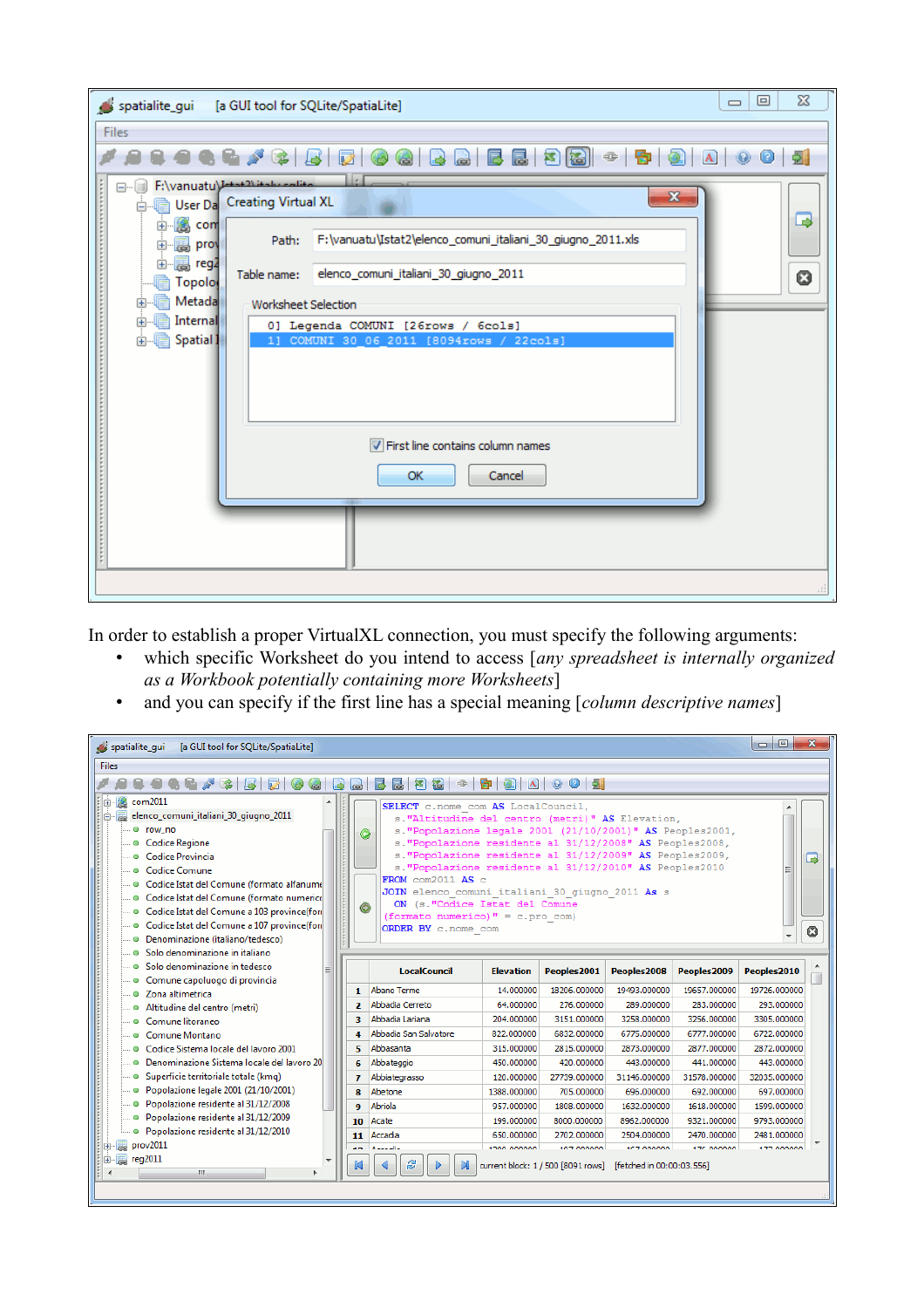SQL snippet:

```
SELECT c.nome com AS LocalCouncil,
   s."Altitudine del centro (metri)" AS Elevation,
   s."Popolazione legale 2001 (21/10/2001)" AS Peoples2001,
   s."Popolazione residente al 31/12/2008" AS Peoples2008,
  s."Popolazione residente al 31/12/2009" AS Peoples2009,
  s."Popolazione residente al 31/12/2010" AS Peoples2010
FROM com2011 AS c
JOIN elenco_comuni_italiani_30_giugno_2011 As s
  ON (s."Codice Istat del Comune 
(formato numerico)" = c.pro_com)
ORDER BY c.nome_com;
```
You can obviously JOIN a VirtualXL table and any other table. In this case we've just JOINed LocalCouncils (Shapefile) and the corresponding spreadsheet.

**Please note:** the "*Codice Istat del Comune (formato numerico)*" column name is split on two lines. This is purposely intended, and is not at all a mistake or a typo. Spreadsheet oddities: this string actually contains a CR (carriage return) !!!

### Merging altogether now

```
CREATE TABLE local_councils (
  id INTEGER PRIMARY KEY AUTOINCREMENT,
  lc_name TEXT NOT NULL,
  county_town INTEGER NOT NULL,
  county_name TEXT NOT NULL,
  region_name TEXT NOT NULL,
  elevation INTEGER NOT NULL,
  peoples_2001 INTEGER NOT NULL,
  peoples_2008 INTEGER NOT NULL,
  peoples_2009 INTEGER NOT NULL,
  peoples_2010 INTEGER NOT NULL);
SELECT AddGeometryColumn('local_councils', 'geom', 23032, 
  'MULTIPOLYGON', 'XY');
SELECT CreateSpatialIndex('local_councils', 'geom');
```
Now we'll create a *real* DB table, intended to store our own Local Councils, rearranged in a most convenient way.

```
INSERT INTO local_councils (id, lc_name, geom, 
  county_town, county_name, region_name, elevation, 
  peoples_2001, peoples_2008, peoples_2009, peoples_2010) 
SELECT NULL, c.nome_com, c.geometry, 
  s."Comune capoluogo di provincia", p.nome_pro, r.nome_reg, 
  s."Altitudine del centro (metri)",
  s."Popolazione legale 2001 (21/10/2001)",
  s."Popolazione residente al 31/12/2008",
  s."Popolazione residente al 31/12/2009",
  s."Popolazione residente al 31/12/2010"
FROM com2011 AS c
JOIN prov2011 AS p ON (c.cod_pro = p.cod_pro)
JOIN reg2011 AS r ON (c.cod_reg = r.cod_reg)
JOIN elenco_comuni_italiani_30_giugno_2011 As s
  ON (s."Codice Istat del Comune 
(formato numerico)" = c.pro_com);
```
Then we'll duly populate this freshly created table.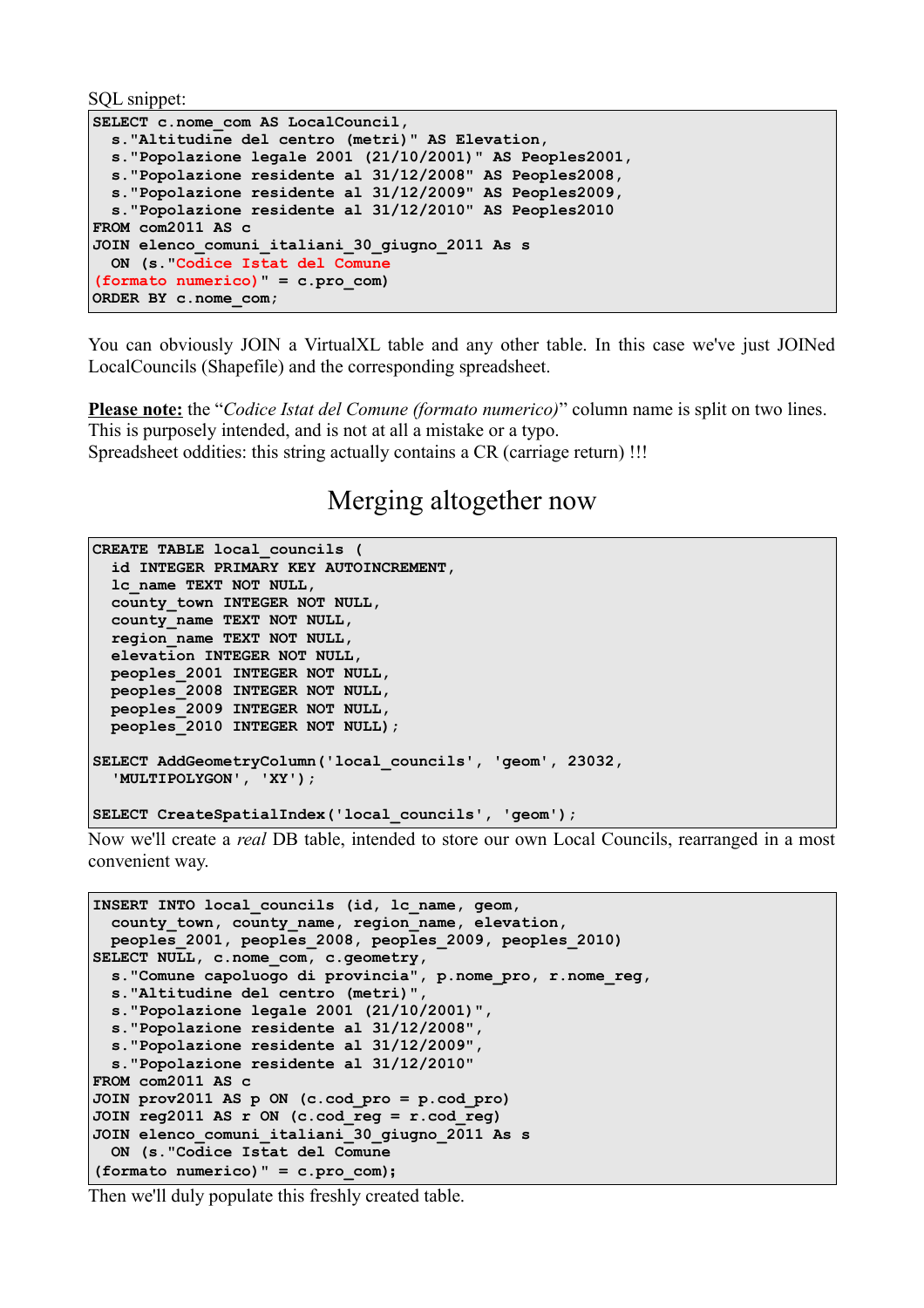Anyway we've encountered some really puzzling problem, as we can easily detect performing some basic check:

```
SELECT Count(*) FROM com2011;
------
8094
SELECT Count(*) FROM local_councils;
-----
8091
```
There are 8.094 Local Councils in the original Shapefile, but we actually have only 8.091 in the final rearranged table. We loose 3 Local Councils during processing … not a good thing at all.

```
SELECT c.nome com AS LocalCouncil, c.pro com,
  s."Altitudine del centro (metri)" AS Elevation
FROM com2011 AS c
LEFT JOIN elenco_comuni_italiani_30_giugno_2011 As s
  ON (s."Codice Istat del Comune 
(formato numerico)" = c.pro_com)
WHERE Elevation IS NULL;
 ------
Consiglio di Rumo 13076 NULL
Germasino 13108 NULL
Gravedona 13112 NULL
```
A further SQL query allow us to discover the missing Local Councils; and Wikipedia tell us what really happened.<http://en.wikipedia.org/wiki/Germasino>

Three small Local Councils disbanded very recently (February 2011), merging into a new Local Council named **Gravedona e Uniti**.

```
SELECT "Solo denominazione in italiano", "Codice Istat del Comune 
(formato numerico)"
FROM elenco_comuni_italiani_30_giugno_2011
WHERE "Solo denominazione in italiano" LIKE 'Gravedona%';
------
Gravedona ed Uniti 13249.000000
```
And the spreadsheet correctly contains data for the newly incorporated Local Council; there is an obvious inconsistency between the Shapefile and the spreadsheet.

We simply have now to recover this issue, so to get a complete (and fully updated) map representing Italian Local Councils.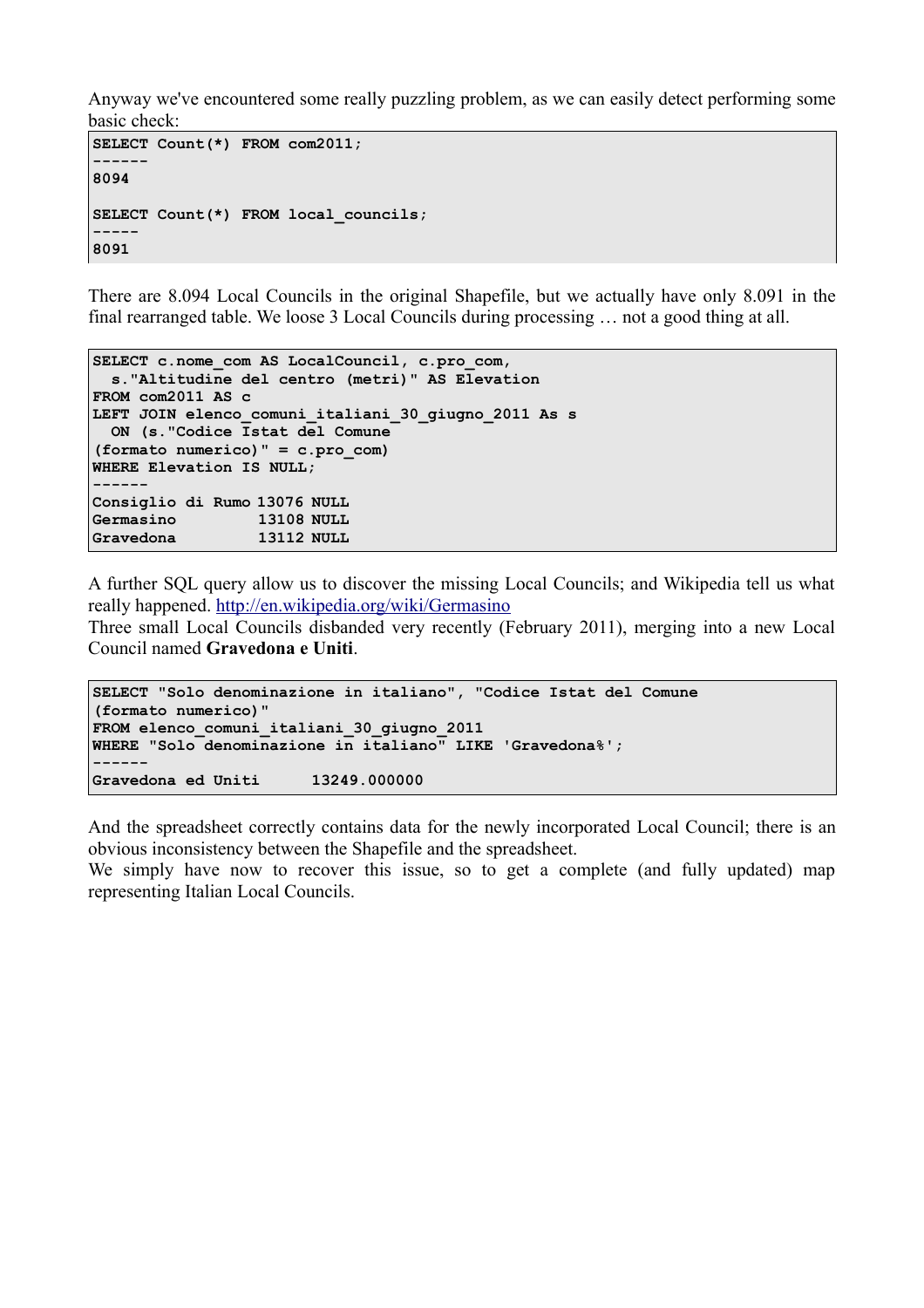```
INSERT INTO local_councils (id, lc_name, geom, 
  county_town, county_name, region_name, elevation, 
  peoples_2001, peoples_2008, peoples_2009, peoples_2010) 
SELECT NULL, 'Gravedona ed Uniti', 
  CastToMultiPolygon(ST_Union(c.geometry)), 
  s."Comune capoluogo di provincia", p.nome_pro, r.nome_reg, 
  s."Altitudine del centro (metri)",
  s."Popolazione legale 2001 (21/10/2001)",
  s."Popolazione residente al 31/12/2008",
  s."Popolazione residente al 31/12/2009",
  s."Popolazione residente al 31/12/2010"
FROM com2011 AS c, elenco_comuni_italiani_30_giugno_2011 As s
JOIN prov2011 AS p ON (c.cod_pro = p.cod_pro)
JOIN reg2011 AS r ON (c.cod_reg = r.cod_reg)
WHERE c.pro_com IN (13076, 13108, 13112) AND
  s."Codice Istat del Comune 
(formato numerico)" = 13249
GROUP BY 1, 2, 4, 5, 6, 7, 8, 9, 10, 11;
```
Happily this one is a quite trivial operation using Spatial SQL: and now we have our updated Local Councils Map ready to be deployed.

| spatialite_gui<br>[a GUI tool for SQLite/SpatiaLite]                                                                     |                                                                                                                            |            |                                                               | $\mathbf{x}$<br>o.<br>$\Box$ |  |  |  |  |
|--------------------------------------------------------------------------------------------------------------------------|----------------------------------------------------------------------------------------------------------------------------|------------|---------------------------------------------------------------|------------------------------|--|--|--|--|
| <b>Files</b>                                                                                                             |                                                                                                                            |            |                                                               |                              |  |  |  |  |
| $Q \mid \mathbf{p}$<br>网路<br>⊕<br>扈<br>昆<br> A                                                                           |                                                                                                                            |            |                                                               |                              |  |  |  |  |
| 白 帽 User Data<br>▴<br>in the local_councils<br>—""Olid<br>- o lc name<br>i © county town<br><b>Example 2</b> county_name | SELECT 1c name, elevation, peoples 2010<br>◉<br>FROM local councils<br>WHERE county name = 'COMO'<br>ORDER BY 1c name<br>◉ |            |                                                               | ⋑<br>0                       |  |  |  |  |
| - o region_name<br>$\Box$ $\bullet$ elevation<br>$\sim$ 0 peoples 2001<br>Ξ                                              | Ic name                                                                                                                    | elevation  | peoples 2010                                                  | ┻                            |  |  |  |  |
| $\overline{10}$<br>$\blacksquare$ $\blacksquare$ peoples 2008<br>71                                                      | <b>Gal ZCHU</b><br>Gera Lario                                                                                              | ooz<br>201 | ouz<br>969                                                    |                              |  |  |  |  |
| Decoples_2009<br>72                                                                                                      | Gironico                                                                                                                   | 370        | 2276                                                          |                              |  |  |  |  |
| $\blacksquare$ $\blacksquare$ peoples_2010<br>73                                                                         | Grandate                                                                                                                   | 324        | 2921                                                          |                              |  |  |  |  |
| — @ qeom<br>74                                                                                                           | Grandola ed Uniti                                                                                                          | 443        | 1358                                                          |                              |  |  |  |  |
| <b>E</b> PrimaryKey<br>75<br>ggi_local_councils_                                                                         | Gravedona ed Uniti                                                                                                         | 201        | 4226                                                          |                              |  |  |  |  |
| 76<br>_ggu_local_councils <sup>طل</sup> ى                                                                                | Griante                                                                                                                    | 247        | 636                                                           |                              |  |  |  |  |
| 77<br>gid_local_councils_                                                                                                | Guanzate                                                                                                                   | 342        | 5719                                                          |                              |  |  |  |  |
| 78<br>gii_local_councils_g                                                                                               | Inverigo                                                                                                                   | 346        | 8981                                                          |                              |  |  |  |  |
| _ giu_local_councils_ صحيح السنَّ<br>K<br>m.<br>∢                                                                        | 8                                                                                                                          | nan n      | ---<br>current block: 1 / 160 [160 rows] [fetched in 00:00:0] |                              |  |  |  |  |
| Current SQLite DB: F:\vanuatu\Istat2\italy.sqlite                                                                        |                                                                                                                            |            |                                                               |                              |  |  |  |  |

We can now safely DROP any Virtual table (i.e. removing the *virtual links* to external data-sources we have simply used to produce the final rearranged and updated layer).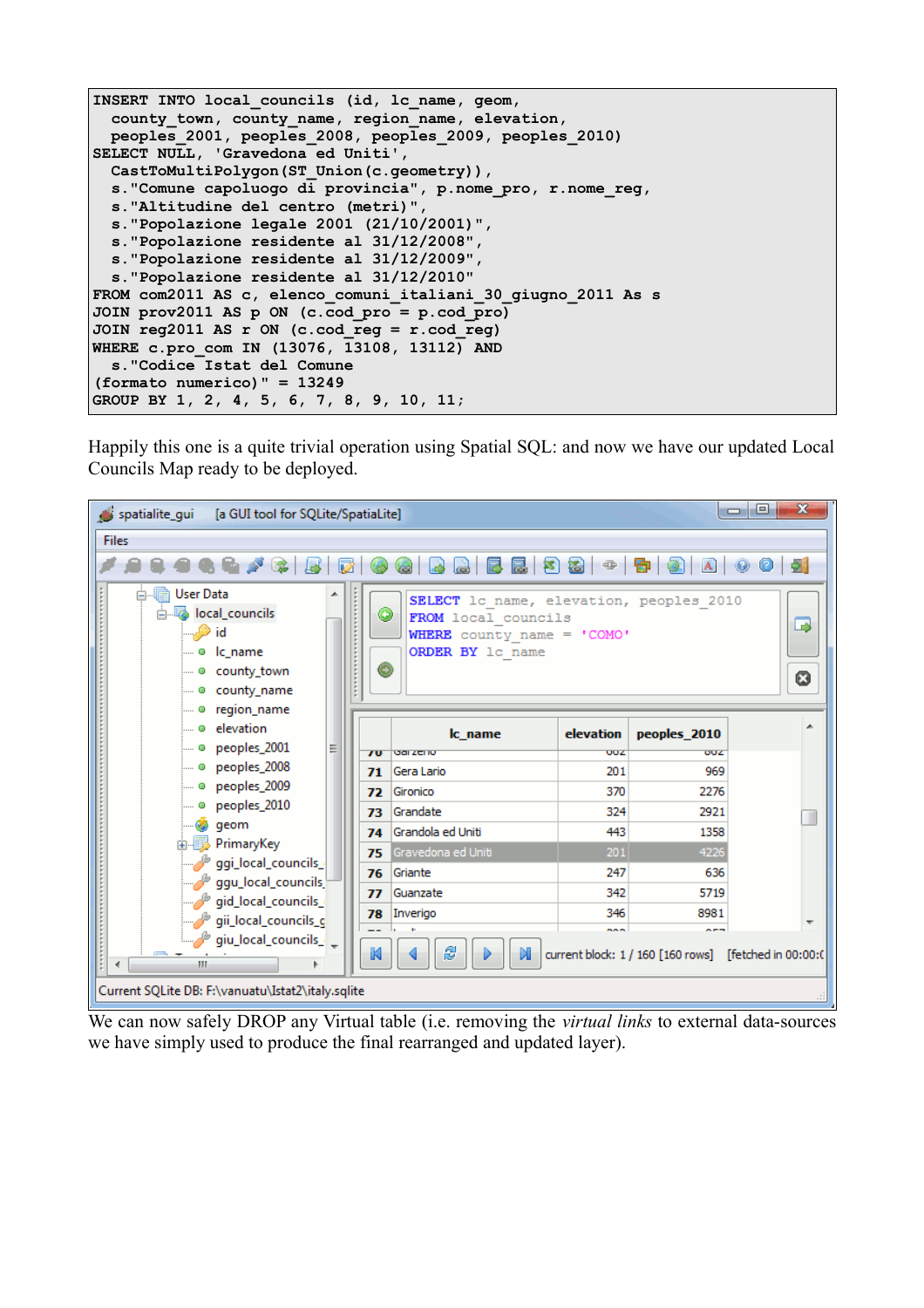| spatialite_gui                                                                     | [a GUI tool for SQLite/SpatiaLite] | $\mathbf{x}$<br>$\Box$<br>$\qquad \qquad \Box$                   |
|------------------------------------------------------------------------------------|------------------------------------|------------------------------------------------------------------|
| <b>Files</b>                                                                       |                                    |                                                                  |
| <b>AND</b>                                                                         | Ø<br>字<br>د<br>$rac{1}{2}$         | A 0 0 2<br>囻<br>525<br>$\mathbf{B} \mathbf{\Omega} $<br>$\oplus$ |
| □ F:\vanuatu\Istat2\italy.sqlite<br>白 图 User Data<br><b>图</b> local_councils<br>中… | Θ                                  | B                                                                |
| <b>Topologies</b>                                                                  | Table: local_councils              |                                                                  |
| Metadata<br>扄<br>田<br><b>Internal Data</b><br>扁<br>中                               | Refresh                            | 0                                                                |
| 由 <b>B</b> Spatial Index                                                           | Query/View Composer                |                                                                  |
|                                                                                    | <b>Create New Table</b>            |                                                                  |
|                                                                                    | <b>Create New View</b>             |                                                                  |
|                                                                                    | Edit table rows                    |                                                                  |
|                                                                                    | Show columns                       |                                                                  |
|                                                                                    | <b>Show CREATE statement</b>       |                                                                  |
|                                                                                    | Maintenance                        |                                                                  |
|                                                                                    | Export as Txt/Tab                  |                                                                  |
|                                                                                    | Export as CSV                      |                                                                  |
|                                                                                    | Export as HTML                     |                                                                  |
|                                                                                    | Export as DIF                      |                                                                  |
| Current SQLite DB: F:\vanuatu\]                                                    | Export as SYLK<br>Export as DBF    |                                                                  |
|                                                                                    |                                    |                                                                  |

**New/Changed:** spatialite gui-1.5.0 now supports more export formats

You surely already know **DBF**, because it's a standard Shapefile component used to store data attributes.

**DIF** [*Data Interchange Format*] and **SYLK** [*Symbolic Link*] are two plain-text formats specifically intended for spreadsheets.

Both them are really ancient (since the DOS days), but they are still supported today by any spreadsheet tool, ranging from Microsoft Excel to OpenOffice Calc, not to mention Gnumerics and several others.

As a general rule, using DBF, DIF and SYLK formats is by far a better choice if the intended scope of your exported data is to be used before or later on some spreadsheet tool: Txt/Tab and CSV are more generic and flexible, but may cause several headaches sometimes.

The SYLK format fully supports *odd* data-types, such as DATE and TIME; and effectively circumvents any potential issue related to Charser Encoding and *decimal-point-is-point* / *decimalpoint-is-comma*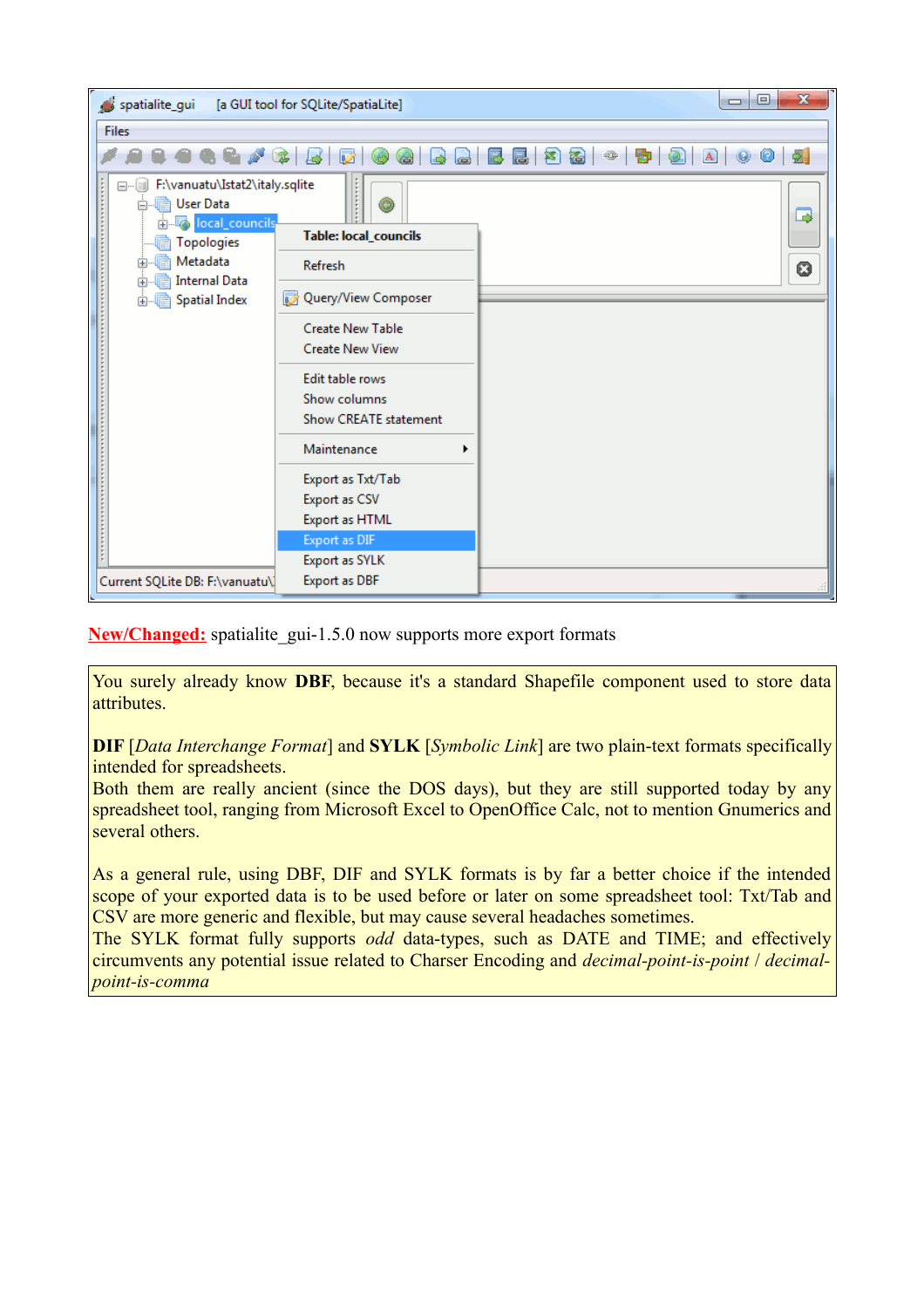

Exactly as before you can export any Geometry Table as Shapefile: but now KML as well is a supported option.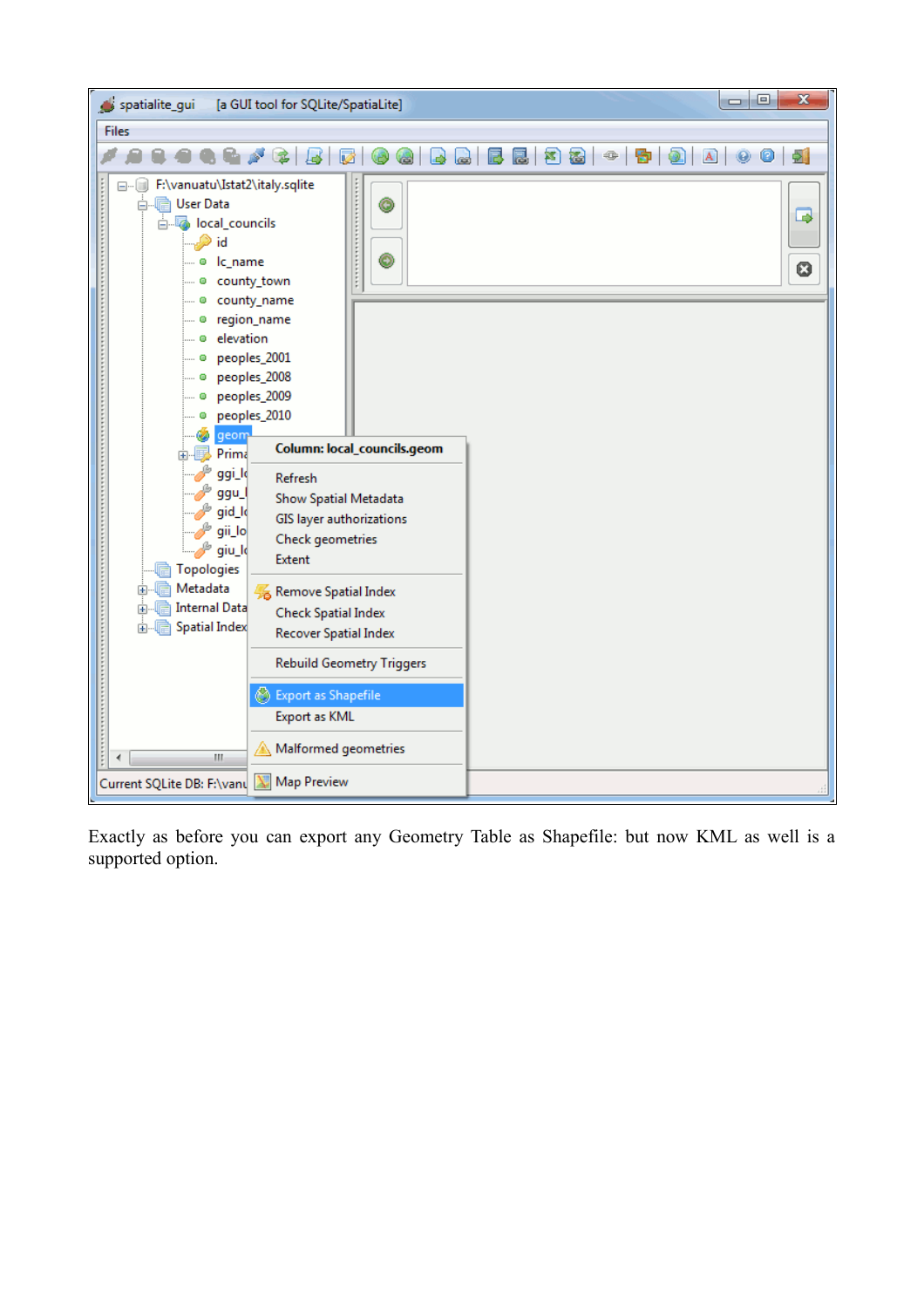| spatialite_qui<br>[a GUI tool for SQLite/SpatiaLite]                                                                                                                         |                               |                                                                        |   |               |                     | $\Box$ e<br>$\mathbf{x}$                                 |
|------------------------------------------------------------------------------------------------------------------------------------------------------------------------------|-------------------------------|------------------------------------------------------------------------|---|---------------|---------------------|----------------------------------------------------------|
| <b>Files</b>                                                                                                                                                                 |                               |                                                                        |   |               |                     |                                                          |
|                                                                                                                                                                              |                               | 厬<br>弩                                                                 | 福 | $\oplus$<br>寄 | A                   | 회<br>0<br>$\circledcirc$                                 |
| □ F:\vanuatu\Istat2\italy.sqlite<br>白 图 User Data<br>in the local_councils<br>Topologies<br>L. rà<br>由 <b>In Metadata</b><br><b>A. Data</b> Internal Data<br>由 Spatial Index | ◉<br>◉                        | SELECT *<br>FROM local councils<br><b>WHERE</b> county name = 'AREZZO' |   |               |                     | ⋑<br>0                                                   |
|                                                                                                                                                                              | id                            | Ic name                                                                |   | county town   | county_name         | region nan                                               |
|                                                                                                                                                                              | 1                             | 3701 Cortona                                                           |   |               | 0 AREZZO            | <b>TOSCANA</b>                                           |
|                                                                                                                                                                              | 37<br>$\overline{\mathbf{z}}$ | <b>Clear selection</b>                                                 |   |               | 0 AREZZO            | <b>TOSCANA</b><br>Ξ                                      |
|                                                                                                                                                                              | 37<br>з                       | Select all                                                             |   |               | 0 AREZZO            | <b>TOSCANA</b>                                           |
|                                                                                                                                                                              | 37<br>4                       | Select row                                                             |   |               | 0 AREZZO            | <b>TOSCANA</b>                                           |
|                                                                                                                                                                              | 37<br>5                       | Select column                                                          |   |               | 0 AREZZO            | <b>TOSCANA</b>                                           |
|                                                                                                                                                                              | 37<br>6                       |                                                                        |   |               | 0 AREZZO            | <b>TOSCANA</b>                                           |
|                                                                                                                                                                              | 37<br>7                       | Copy                                                                   |   |               | 0 AREZZO            | <b>TOSCANA</b>                                           |
|                                                                                                                                                                              | 37<br>8<br>37<br>9            | <b>Export ResultSet</b>                                                | Þ |               | as Txt/Tab          |                                                          |
|                                                                                                                                                                              | 10                            | 3710 Montevarchi                                                       |   | as CSV        |                     |                                                          |
|                                                                                                                                                                              | 11                            | 3711 Ortignano Raggiolo                                                |   |               | as HTML             |                                                          |
|                                                                                                                                                                              | 12                            | 3712 Pergine Valdarno                                                  |   |               | as Shapefile        |                                                          |
|                                                                                                                                                                              | 13                            | 3713 Pian di Sco                                                       |   |               | as DIF spreadsheet  |                                                          |
|                                                                                                                                                                              | 14                            | 3714 Pieve Santo Stefano                                               |   |               | as SYLK spreadsheet |                                                          |
|                                                                                                                                                                              |                               | Ш                                                                      |   |               | as DBF archive      | r                                                        |
|                                                                                                                                                                              |                               | 8<br>M                                                                 |   |               |                     | current block: 1 / 39 [39 rows] [fetched in 00:00:00.06] |
| Current SQLite DB: F:\vanuatu\Istat2\italy.sqlite                                                                                                                            |                               |                                                                        |   |               |                     |                                                          |

**New/Changed:** now you can export any query result-set in many different formats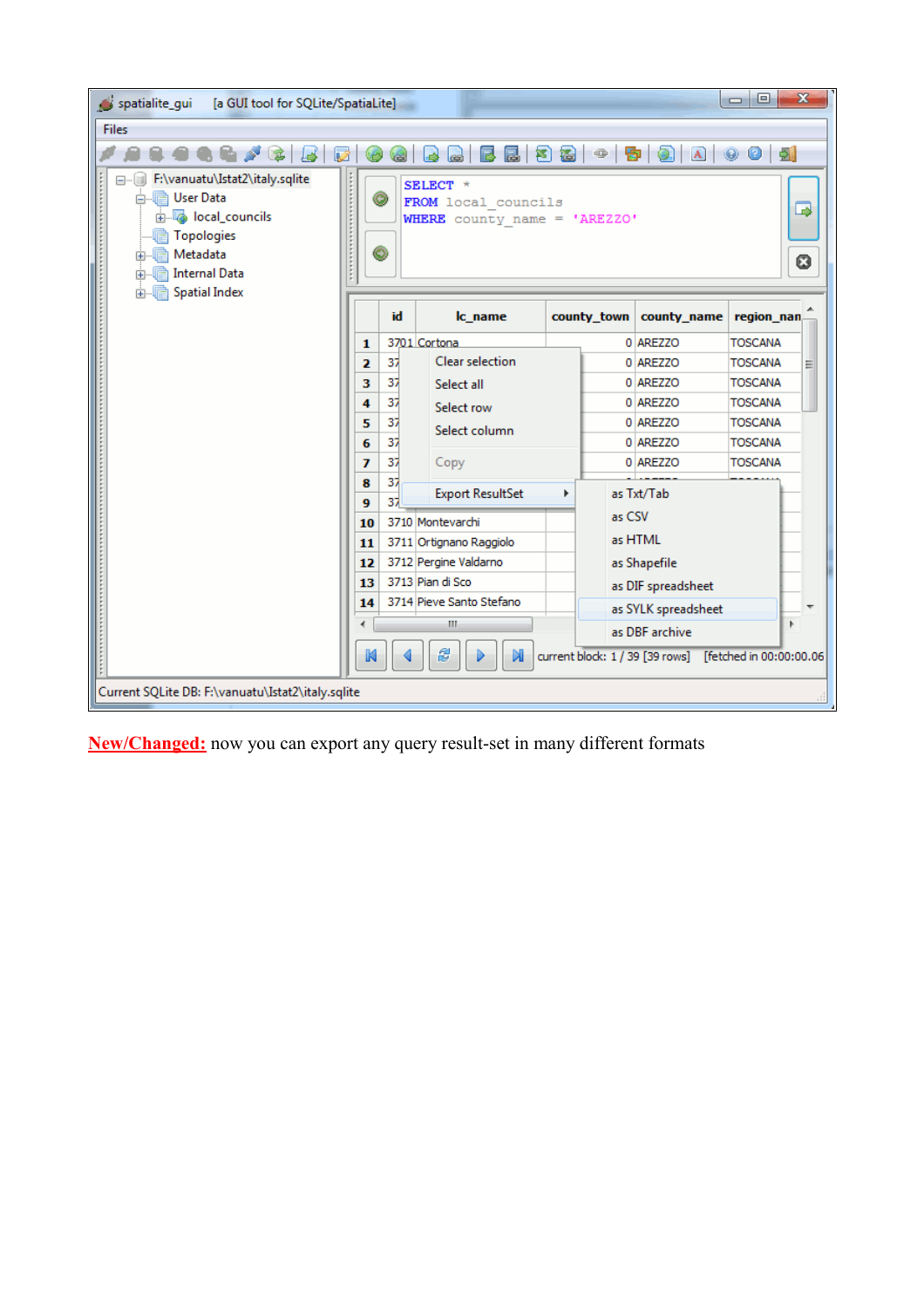## **SQL scripting**

Notoriously dandies, old ladies and kids are fond of *visual* GUI tools. Rude men (and real programmers, of both sexes) widely use command line tools and SQL scripting.

```
--
-- importing com2011 Shapefile
--
.loadshp com2011 com2011 CP1252 23032
--
-- importing prov2011 DBF
--
.loaddbf prov2011.dbf prov2011 CP1252
--
-- importing reg2011 DBF
--
.loaddbf reg2011.dbf reg2011 CP1252
--
-- importing the XLS spreadsheet
--
.loadxl elenco_comuni_italiani_30_giugno_2011.xls elenco_comuni 1 1
--
-- creating the output table (no Geometry)
--
CREATE TABLE local_councils (
  id INTEGER PRIMARY KEY AUTOINCREMENT,
  lc_name TEXT NOT NULL,
  county_town INTEGER NOT NULL,
  county_name TEXT NOT NULL,
  region_name TEXT NOT NULL,
  elevation INTEGER NOT NULL,
  peoples_2001 INTEGER NOT NULL,
  peoples_2008 INTEGER NOT NULL,
  peoples_2009 INTEGER NOT NULL,
  peoples_2010 INTEGER NOT NULL);
--
-- populating the output table
--
INSERT INTO local_councils (id, lc_name, county_town, 
 county name, region name, elevation, peoples 2001,
  peoples_2008, peoples_2009, peoples_2010) 
SELECT NULL, c.nome_com, s."Comune capoluogo di provincia", 
  p.nome_pro, r.nome_reg, s."Altitudine del centro (metri)",
  s."Popolazione legale 2001 (21/10/2001)",
  s."Popolazione residente al 31/12/2008",
  s."Popolazione residente al 31/12/2009",
  s."Popolazione residente al 31/12/2010"
FROM com2011 AS c
JOIN prov2011 AS p ON (c.cod_pro = p.cod_pro)
JOIN reg2011 AS r ON (c.cod_reg = r.cod_reg)
JOIN elenco_comuni As s
  ON (s."Codice Istat del Comune 
(formato numerico)" = c.pro_com);
--
-- exporting as DBF
--
.dumpdbf elenco_comuni out_comuni.dbf CP1252
--
-- end job
--
```